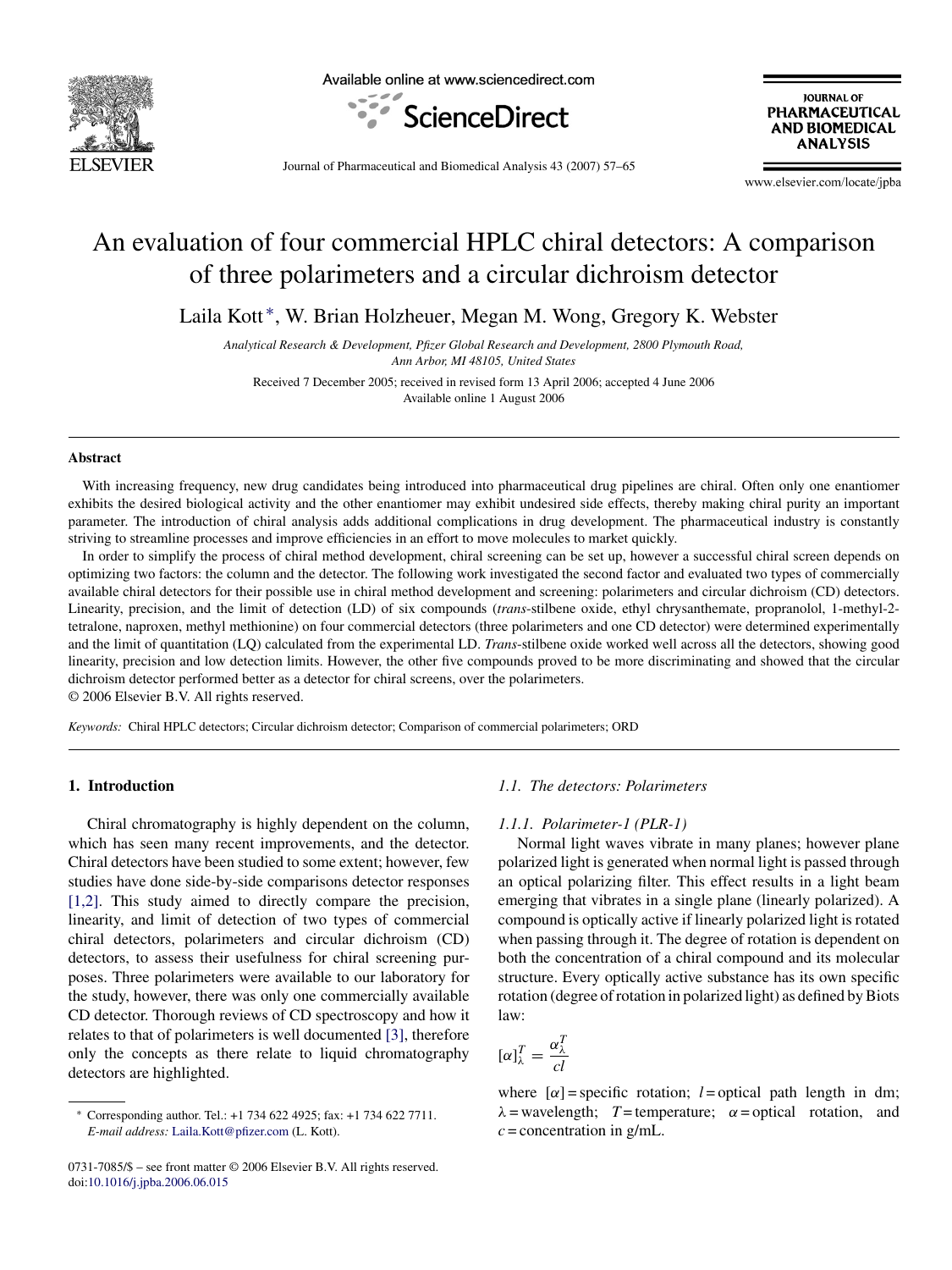

Fig. 1. Optical processes in the polarimeter.

The specific rotation of the molecule, not the absorption characteristics, is what determines the signal strength using the polarimeter. The Polarimeter-1 uses a diode laser at 670 nm as the light source. The vendor has chosen this wavelength as it is in the flat region of the *plain curve* (section of curve where there is little change in [ $\alpha$ ], see Section 1.1.2), a region with little optical interferences. Experimentally, we have found that the polarimeter is the chiral detector most susceptible to scatter, possibly due to use of this long wavelength. Fig. 1 shows a schematic of the optics in the polarimeter.

## *1.1.2. Polarimeter-2 (PLR-2)*

The Polarimeter-2 detector is similar in design and function to the Polarimeter-1, with the exception of a light emitting diode (LED) at 426 nm being the light source and having a second polarizing filter present in-line after the sample. The choice of the blue wavelength is based on the *plain curve*, which is a graphic depiction of Drude's equation:

$$
[\alpha]_{\lambda} = \frac{\sum A_i}{\lambda_2 - \lambda_i}
$$

where  $A_i$  is a molecular constant and  $\lambda_i$  is a constant wavelength [\[4\]. T](#page-8-0)he equation shows the normal behaviour of *optical rotation dispersion* (the dependence of rotational strength of optically active molecules on the wavelength of light used for the measurements) in the absence of chromophores or in spectral regions that are distant from absorption bands. The equation also points out that the angle of rotation, as a function of wavelength, is greatest at shorter wavelengths (see Fig. 2). Therefore, to optimize the chiral response in a molecule, lower source wavelengths yield stronger responses.

However, at lower wavelengths right- and left-handed circularly polarized light<sup>1</sup> propagate at different velocities and are absorbed by molecules to a different extent (this phenomenon is known as circular dichroism; see below). When this happens, it causes a deviation from Drude's equation, known as the "Cotton effect". Fig. 2 shows how the plain optical rotation dispersion curve is affected by the Cotton effect. Fig. 2 also highlights the area where there is maximized specific rotation ( $\alpha$ ) and minimized Cotton effects, which is in the range of 400–460 nm. Therefore, Polarimeter-2 optimizes these effects by using blue light from a light emitting diode (LED) as the light source.

#### *1.1.3. Optical rotary dispersion (ORD) detector*

The ORD detector is similar in design and function to the Polarimeter-1; however the light source for this detector is a Xe–Hg lamp, which is readily available and utilizes the strong line emissions of Hg at 365 nm, which can be tuned to cover a spectral range of 350–900 nm, if required.

This detector utilizes the lowest wavelength of the polarimeters (365 nm versus 426 and 670 nm) and therefore one would expect that this detector would give the strongest signal, based on Drude's equation. However, the analog signals collected from these detectors were dependent on the gain set for each detector. Since the gain settings of the three detectors are not comparable, one cannot test Drude's equation with our data set.

#### *1.2. The detectors: Circular dichroism (CD)*

When an optically active compound preferentially absorbs right or left circularly polarized light, the difference between the right and left absorbances [*A*(r)–*A*(l)] (often a very small value) is recorded as the CD signal. As with UV absorbance, the CD signal is wavelength dependent. From the above discussion of the Cotton effect (Section 1.1.2) a molecule should have a chromophore with absorption in the range of 200–420 nm



Fig. 2. Graphical depiction of the plain curve and with Cotton effects [\[5\].](#page-8-0)

<sup>&</sup>lt;sup>1</sup> Circularly polarized light: the two beams of linearly polarized light that are of equal amplitude and are a quarter wave out of phase.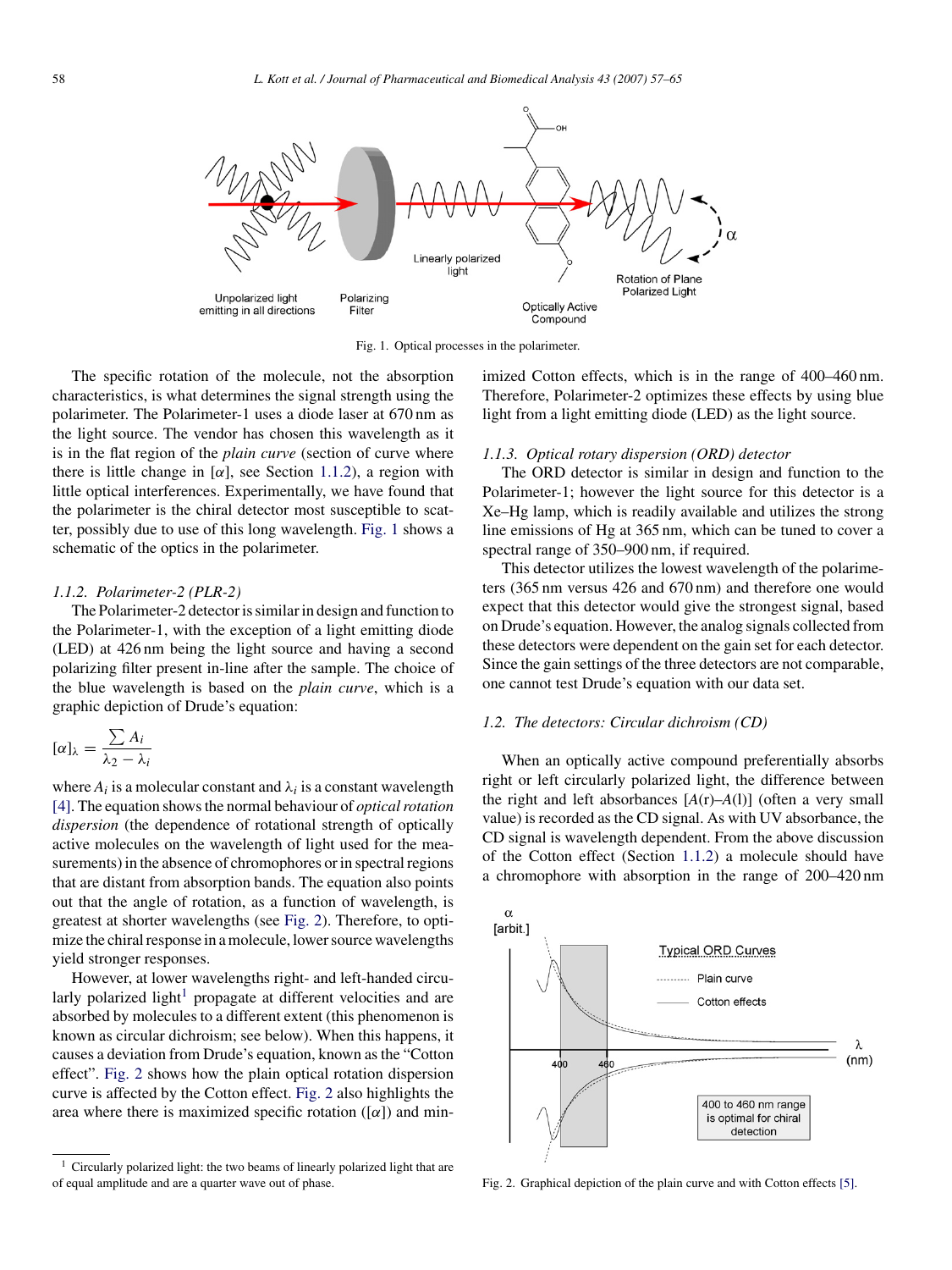

Fig. 3. Optical components of a CD detector.

to have strong CD signal. For the general screening in this study, 230 nm was chosen, as this was the lowest wavelength that would show little interference from the solvents used in the study (UV cut-off for solvents used: *n*-heptane, 220 nm; acetonitrile, 200 nm; water, 190 nm; ethanol, 210 nm; methanol, 220 nm). The wavelength was kept as low as possible as some compounds were specifically chosen to have weak chromophores. It is important to note that 230 nm was not the optimal wavelength for all the samples tested, however it did suffice to yield a signal for each compound. Fig. 3 shows the basic components of the CD detector.

## **2. Experimental**

The compounds studied were chosen based on presence or absence of chromophore and whether the compounds require normal or reverse phase chromatographic methods. A Perkin-Elmer high performance liquid chromatography (HPLC) system was used for the assays with the ORD (Jasco Inc., Gurnee,

IL), CD (Jasco Inc., Gurnee, IL) and Polarimeter-2 (IBZ Chiralyzer from Resolution Systems, Holland, MI), which included a Series 200 pump, Series 200 autosampler, a Series 200 peltier column oven and a PE Nelson 600 series LINK box. The chiral detectors were connected to an NCI 900 box and the data was acquired and processed through TotalChrom® operating software. Polarimeter-1 (Advanced Laser Polarimeter, PDR Chiral Inc., Jupiter, FL) was connected to a Shimadzu VP HPLC system including an SCL-10A system controller, FCU-10AL proportioning valves, DGU-14A degassers, an LC-10AD pump, SIL-10AD autosampler, CTO-10AC column oven and an SPD-10A UV–vis detector. This system was controlled by Shimadu Client/Server software.

A 7 μL injection of ∼1.5 mg/mL stock solution was used for the precision experiments, however linearity was determined by injecting 2–6 μL of ∼0.5 mg/mL stock solution and 7, 10, 13, 17 and 20 μL of ∼1.5 mg/mL stock solution. All concentrations are that of the racemic mixture, not the individual enantiomers. The compound structures are compiled in Fig. 4.



Fig. 4. Structures of compounds used in detector study.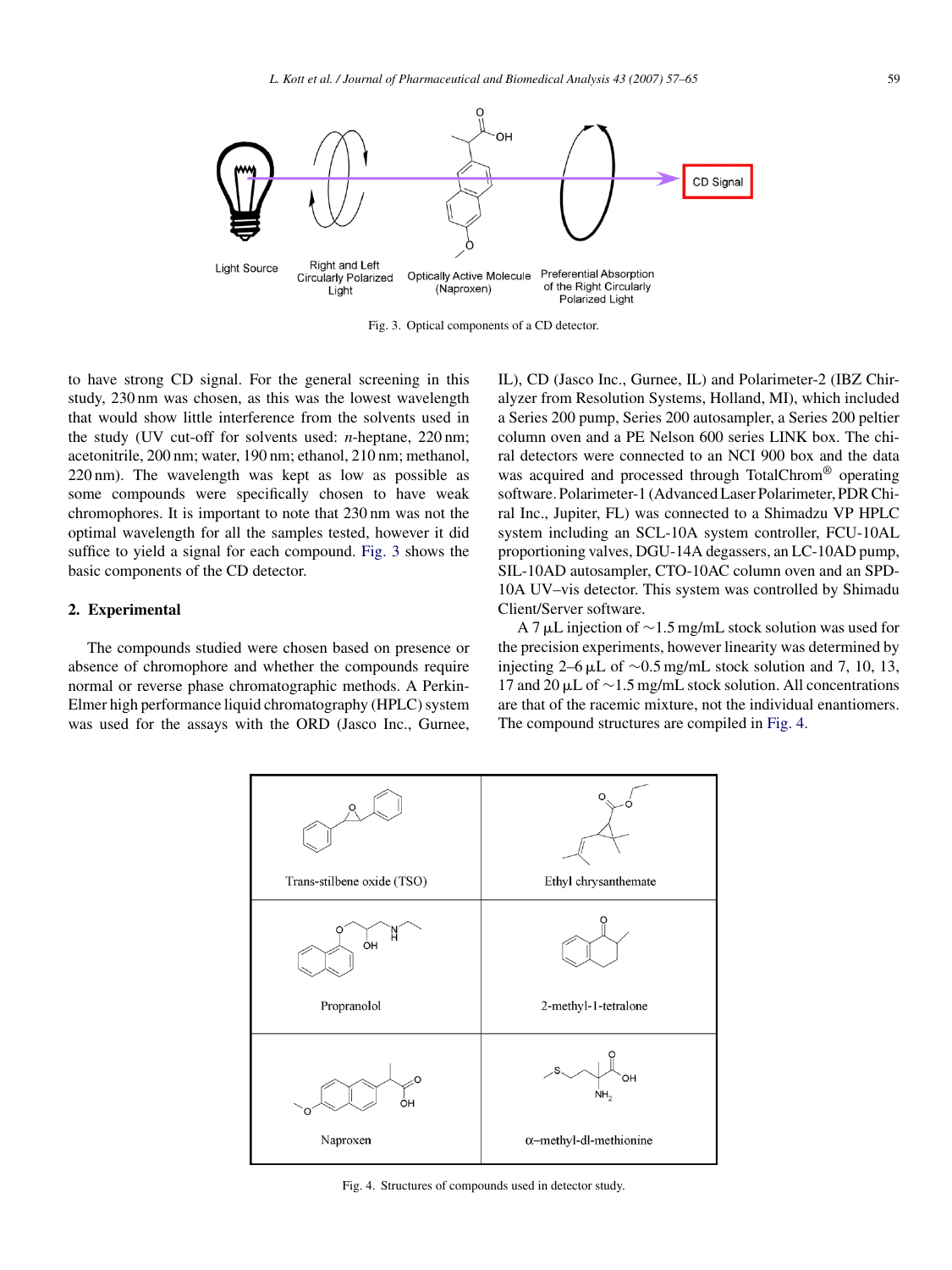## *2.1. Trans-stilbene oxide (TSO)*

TSO (racemic mix, Fluka Chemie, Switzerland) was a chromophoric compound analyzed by normal phase chiral chromatography. The mobile phase was composed of 90:10 (v/v) heptane (J.T. Baker, Phillipsburg, NJ):ethanol (HPLC grade, Sigma–Aldrich, St. Louis, MO); run isocratically for 20 min, using a Chiralcel OJ column  $(4.6 \text{ mm} \times 250 \text{ mm})$  at 1 mL/min and a column temperature 27 °C. Samples were prepared in isopropyl alcohol (Sigma).

## *2.2. Ethyl chrysanthemate*

Ethyl chrysanthemate (mixture of isomers, Aldrich, St. Louis, MO) is a weak to non-chromophoric compound analyzed by normal phase chiral chromatography. The mobile phase was composed of 100% heptane; run isocratically for 30 min using a Regis Whelko O1 column (4.6 mm × 250 mm) at 0.5 mL/min and a column temperature of 27 ◦C. Samples were prepared in isopropyl alcohol (Sigma).

# *2.3. Propranolol*

(±)Propranolol (Aldrich, St. Louis, MO) was a chromophoric compound analyzed by polar organic chiral chromatography. The mobile phase was composed of 55:45 (v/v) methanol (Sigma–Aldrich):acetonitrile (Sigma–Aldrich) with 0.2% (v/v) triethylamine (J.T. Baker) and 0.3% (v/v) acetic acid (Aldrich); run isocratically for 30 min using a Chirobiotic T column  $(4.6 \text{ mm} \times 250 \text{ mm})$  at 1.5 mL/min, and a column temperature of 27 ◦C. Samples were prepared in isopropyl alcohol (Sigma).

## *2.4. 2-Methyl-1-tetralone*

2-Methyl-1-tetralone (racemic mix, Aldrich) was a chromophoric compound analyzed by reverse phase chiral chromatography. The mobile phase was composed of 60:40 (v/v) water:acetonitrile; run isocratically for 40 min using a Chiralpak AD-RH column  $(4.6 \text{ mm} \times 150 \text{ mm})$  at 0.5 mL/min, and a column temperature of  $20^{\circ}$ C. Samples were prepared in isopropyl alcohol (Sigma).

# *2.5. Naproxen*

Naproxen was a chromophoric compound analyzed by reverse phase chiral chromatography. (*R*)-Naproxen was received from Toronto Research Chemical (North York, Ont., Canada) and the (*S*)-naproxen was received from the Caymon Chemical Co. (Ann Arbor, MI). The mobile phase was composed of 75:25 (v/v) water:methanol (Mallinckrodt, Phillipsburg, NJ) with  $0.1\%$  (v/v) diethylamine (Fluka) and  $0.2\%$  (v/v) acetic acid (Aldrich 99.9%); run isocratically for 40 min using a Chirobiotic R column (4.6 mm  $\times$  250 mm) at 0.8 mL/min, and a column temperature of 27 °C. Samples were prepared in isopropyl alcohol (Sigma).

#### *2.6. α-Methyl-*dl*-methionine*

Methyl-DL-methionine (Sigma) was a compound with a weak chromophore analyzed by reverse phase chiral chromatography. The mobile phase was composed of 80:20 (v/v) water:methanol with 0.1% (v/v) diethylamine and 0.2% (v/v) acetic acid (J.T. Baker); run isocratically for 15 min using a Chirobiotic T column  $(4.6 \text{ mm} \times 250 \text{ mm})$  at 0.8 mL/min, and a column temperature of 27 ◦C. Samples were prepared in isopropyl alcohol (Sigma).

## **3. Results and discussion**

## *3.1. Precision*

System precision was determined using six consecutive injections of the target concentration of the analyte and the comparing the percent relative standard deviations (%RSD) of the area counts. The target racemate concentration was ∼0.5 mg/mL, which was adjusted based upon detector sensitivity. A compilation of the precision data is found in [Table 1.](#page-4-0)

The CD detector yielded the best precision across all compounds studied (a range of 0.30–8.46%RSD) and for 7 out the 10 experiments, showed a percent relative deviation (%RSD) of less than 5. Ethyl chrysanthemate, propranolol and naproxen at the 0.5 mg/mL level showed good precision, which led to the precision being repeated at ∼10× lower concentrations to better define the capabilities of the detector. TSO was consistently showing better responses with the CD detector, therefore to truly probe the capabilities of the detector, all experiments with TSO and the CD detector used the standard concentration range of 0.05–0.15 mg/mL, 10-fold lower than for the other compounds. For concentrations ∼0.05 to 0.08 mg/mL, TSO, naproxen and enantiomer 2 of propranolol showed system precision values of less than 5%RSD.

Polarimeter-2 showed a slightly better response over Polarimeter-1 (PLR-2: 0.77–32.39%, PLR-1 range: 1.35–24.99%), with the ORD showing the worst precision data (range: 1.54–43.35%).

The United States Pharmacopeia (USP) outlines system suitability for precision of replicate injections for HPLC as five injections for a %RSD of  $\leq$ 2.0% and six replicates for %RSD of  $\geq$  2.0% [\[6\]. I](#page-8-0)n general, for most pharmaceutical HPLC assay procedures a %RSD of  $\leq$ 2.0% is the benchmark for chromatographic precision. This being the case, only the CD detector performed as per accepted HPLC detector specifications. In general the polarimeter responses were low at the concentrations studied, which affected the precision %RSD and made them less useful as quantitative HPLC detectors.

#### *3.2. Linearity*

Linearity was determined by making triplicate injections at each concentration, followed by a regression analysis. The correlation coefficient (*r*) was used to assess linearity. To better investigate the capabilities of the different types of detectors, linearity was run on what would be considered a standard concentration range expected in a typical drug substance batch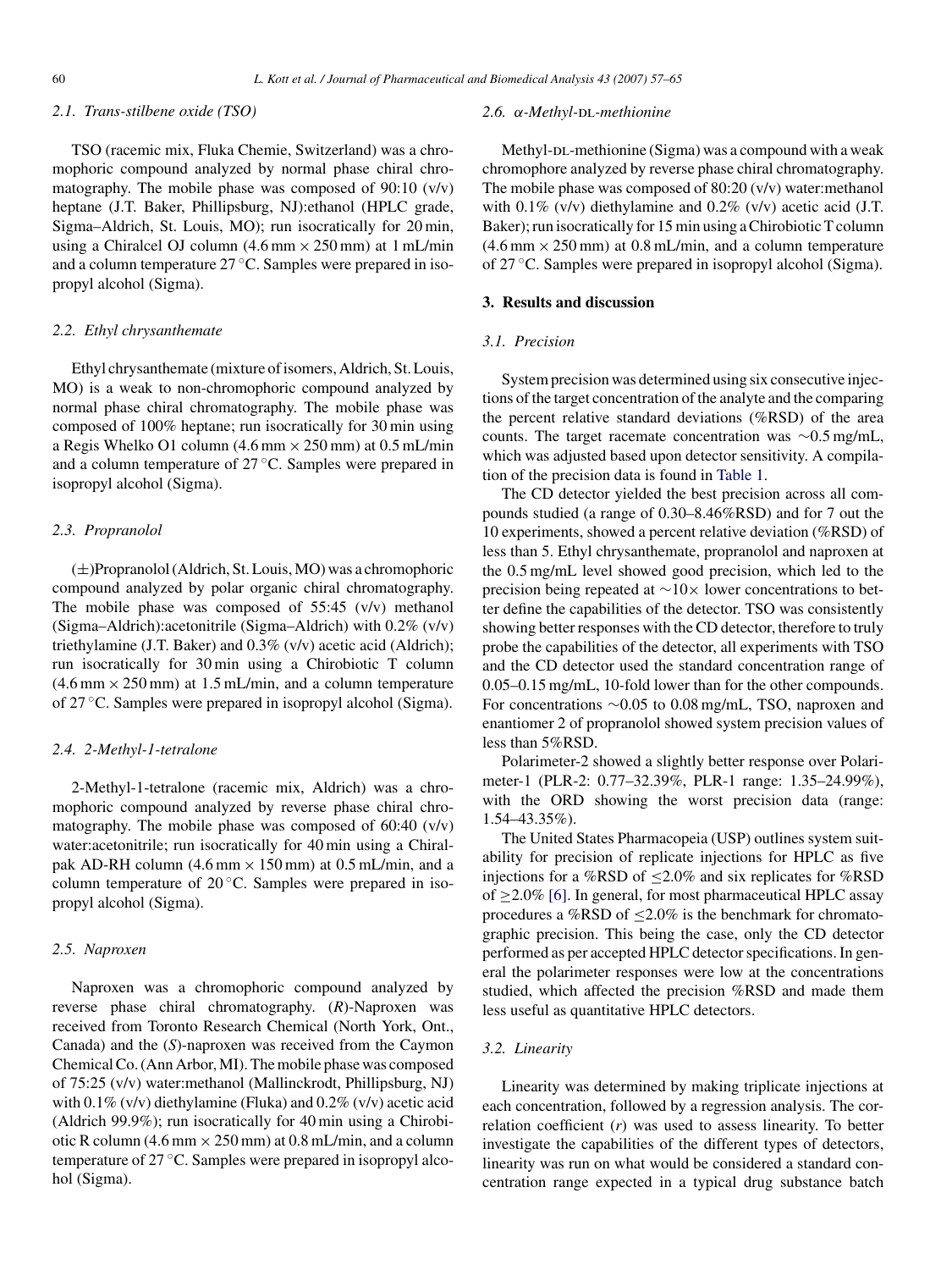<span id="page-4-0"></span>

| Table 1                                                                           |
|-----------------------------------------------------------------------------------|
| Summary of system precision data for the four commercial chiral detectors studied |

|                       | <b>TSO</b> | Ethyl chrysanthemate | Propranolol | 2-Methyl-1-tetralone | Naproxen | Methyl methionine |
|-----------------------|------------|----------------------|-------------|----------------------|----------|-------------------|
| Polarimeter-1         |            |                      |             |                      |          |                   |
| Concentration (mg/mL) | 0.5423     | 0.5018               | 0.5339      | 0.5461               | 0.5296   | 5.746             |
| %RSD enantiomer 1     | 1.55       | 11.22                | 16.75       | 18.56                | 8.26     | 12.60             |
| %RSD enantiomer 2     | 1.35       | 24.99                | 10.64       | 9.19                 | 12.98    | 6.02              |
| Polarimeter-2         |            |                      |             |                      |          |                   |
| Concentration (mg/mL) | 0.5453     | 0.4914               | 0.5425      | 0.4864               | 0.5184   | 2.069             |
| %RSD enantiomer 1     | 0.90       | 11.29                | 12.61       | 8.76                 | 11.39    | 28.86             |
| %RSD enantiomer 2     | 0.77       | 23.72                | 21.92       | 5.24                 | 11.11    | 32.39             |
| <b>ORD</b>            |            |                      |             |                      |          |                   |
| Concentration (mg/mL) | 0.5204     | 0.4768               | 0.5223      | 0.5522               | 0.5167   | 2.3002            |
| %RSD enantiomer 1     | 2.09       | 7.72                 | 13.54       | 11.27                | 31.58    | ND                |
| %RSD enantiomer 2     | 1.54       | 16.21                | 17.00       | 19.89                | 43.35    | ND                |
| CD                    |            |                      |             |                      |          |                   |
| Concentration (mg/mL) | 0.0536     | 0.5104               | 0.5299      | 0.6207               | 0.5241   | 0.5311            |
| %RSD enantiomer 1     | 0.30       | 2.23                 | 1.20        | 2.99                 | 0.45     | 8.18              |
| %RSD enantiomer 2     | 1.03       | 1.50                 | 2.05        | 5.10                 | 0.41     | 8.46              |
| Concentration (mg/mL) |            | 0.0796               | 0.0825      |                      | 0.0725   |                   |
| %RSD enantiomer 1     |            | 14.21                | 13.11       |                      | 0.85     |                   |
| %RSD enantiomer 2     |            | 5.65                 | 3.77        |                      | 0.75     |                   |

 $ND = not detected.$ 

(0.5–1.5 mg/mL), as well as on an approximately 10-fold lower concentration set to assess the lower working range of each detector. A 10-fold dilution proved to be an appropriate cut-off for determining the lower linear range for the detectors, as some compounds (ethyl chrysanthemate, naproxen, methyl methionine) could not be detected at this level, while others (TSO) still showed good linearity. Methyl methionine could not be reliably detected by the polarimeters at the 0.5–1.5 mg/mL level; therefore the concentration range was increased to range from ∼2 to 6 mg/mL, so that linearity and the limits of detection and quantitation could be determined. Table 2 summarizes the linearity data for the higher concentration ranges and [Table 3](#page-5-0) summarizes the lower concentration linearity data.

Across the standard (higher) concentration range, the responses from ethyl chrysanthemate (enantiomer 1) and naproxen were off-scale at the CD wavelength of 230 nm. Since

#### Table 2

High concentration linearity data

|                                               | <b>TSO</b>        | Ethyl<br>chrysanthemate        | Propranolol       | 2-Methyl-1-tetralone Naproxen |                         | Methyl methionine |
|-----------------------------------------------|-------------------|--------------------------------|-------------------|-------------------------------|-------------------------|-------------------|
| Polarimeter-1                                 |                   |                                |                   |                               |                         |                   |
| Concentration range (mg/mL)                   | 0.5423-1.5494     | 0.5249-1.4338                  | 0.5339-1.5254     | $0.1677 - 1.5604$             | 0.5296-1.513            | 2.2984-5.7460     |
| Enantiomer 1 correlation<br>coefficient $(r)$ | 0.9995            | Response not linear            | 0.9801            | 0.9413                        | 0.9780                  | 0.9409            |
| Enantiomer 2 correlation<br>coefficient $(r)$ | 0.9999            | Response not linear            | 0.9767            | 0.9527                        | 0.9189                  | 0.9429            |
| Polarimeter-2                                 |                   |                                |                   |                               |                         |                   |
| Concentration range (mg/mL)                   | 0.5453-1.5580     | $0.4914 - 1.4040$              | 0.1580-1.3175     | 0.4864-1.3896                 | $0.1527 - 1.4810$       | 2.0689-5.9110     |
| Enantiomer 1 correlation<br>coefficient $(r)$ | 0.9910            | 0.8977                         | 0.9738            | 0.9880                        | 0.9725                  | 0.8650            |
| Enantiomer 2 correlation<br>coefficient $(r)$ | 0.9862            | 0.9239                         | 0.8692            | 0.9378                        | 0.9461                  | 0.6373            |
| <b>ORD</b>                                    |                   |                                |                   |                               |                         |                   |
| Concentration range (mg/mL)                   | $0.5204 - 1.4868$ | 0.4768-1.3622                  | $0.5223 - 1.4922$ | $0.5522 - 1.5777$             | $0.5167 - 1.4762$       | 2.3002-6.5720     |
| Enantiomer 1 correlation<br>coefficient $(r)$ | 0.9858            | 0.8567                         | 0.9021            | 0.9916                        | 0.9346                  | 0.8831            |
| Enantiomer 2 correlation<br>coefficient $(r)$ | 0.9887            | 0.8658                         | 0.9516            | 0.9662                        | 0.8977                  | 0.8166            |
| CD                                            |                   |                                |                   |                               |                         |                   |
| Concentration range (mg/mL)                   | $0.0487 - 0.1461$ | 0.5104-1.4582                  | 0.5299-1.5140     | $0.6207 - 1.7734$             | $0.5241 - 1.4973$       | $0.5311 - 1.5174$ |
| Enantiomer 1 correlation<br>coefficient $(r)$ | 0.9997            | Off-scale at<br>$0.7291$ mg/mL | 0.9947            | 0.9847                        | Off-scale at 0.75 mg/mL | 0.9939            |
| Enantiomer 2 correlation<br>coefficient $(r)$ | 0.9888            | 0.9878                         | 0.9919            | 0.9912                        | Off-scale at 0.75 mg/mL | 0.9812            |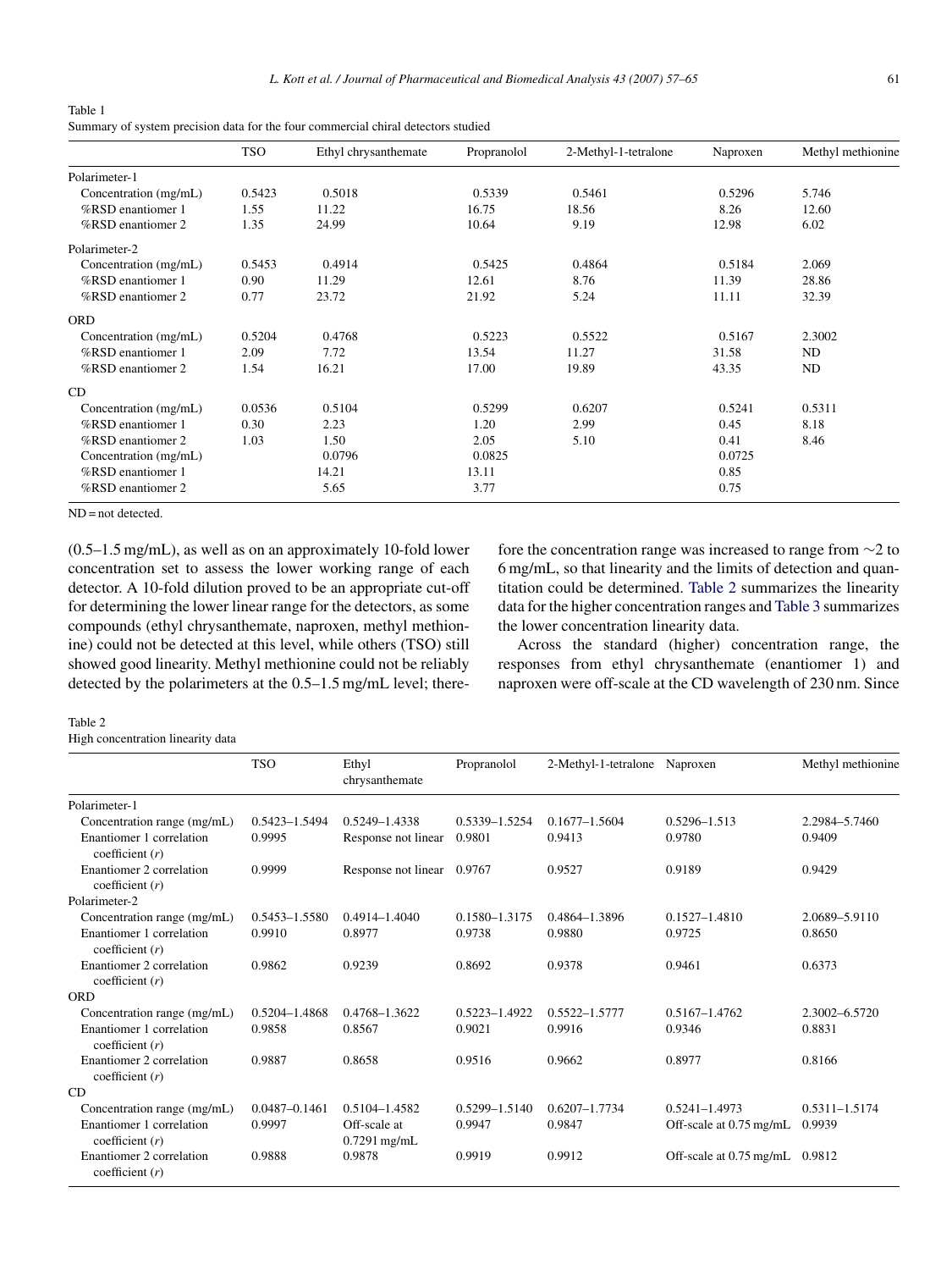<span id="page-5-0"></span>

| Table 3                          |  |
|----------------------------------|--|
| Low concentration linearity data |  |

|                                               | <b>TSO</b>      | Ethyl chrysanthemate | Propranolol     | 2-Methyl-1-tetralone | Naproxen        | Methyl methionine |
|-----------------------------------------------|-----------------|----------------------|-----------------|----------------------|-----------------|-------------------|
| Polarimeter-1                                 |                 |                      |                 |                      |                 |                   |
| Concentration range (mg/mL)                   | 0.05378-0.16134 | <b>ND</b>            | 0.12805-0.15366 | <b>ND</b>            | <b>ND</b>       | <b>ND</b>         |
| Enantiomer 1 correlation<br>coefficient $(r)$ | 0.9695          | ND                   | 0.9181          | <b>ND</b>            | <b>ND</b>       | <b>ND</b>         |
| Enantiomer 2 correlation<br>coefficient $(r)$ | 0.9806          | N <sub>D</sub>       | 0.8542          | <b>ND</b>            | <b>ND</b>       | <b>ND</b>         |
| Polarimeter-2                                 |                 |                      |                 |                      |                 |                   |
| Concentration range (mg/mL)                   | 0.0578-0.1734   | ND                   | ND              | $0.1440 - 0.2160$    | ND              | ND.               |
| Enantiomer 1 correlation<br>coefficient $(r)$ | 0.9825          | N <sub>D</sub>       | N <sub>D</sub>  | 0.8291               | <b>ND</b>       | <b>ND</b>         |
| Enantiomer 2 correlation<br>coefficient $(r)$ | 0.9892          | N <sub>D</sub>       | N <sub>D</sub>  | 0.7900               | <b>ND</b>       | ND                |
| ORD                                           |                 |                      |                 |                      |                 |                   |
| Concentration range (mg/mL)                   | 0.04376-0.13128 | <b>ND</b>            | N <sub>D</sub>  | $0.0543 - 0.1629$    | <b>ND</b>       | <b>ND</b>         |
| Enantiomer 1 correlation<br>coefficient $(r)$ | 0.9382          | N <sub>D</sub>       | N <sub>D</sub>  | 0.9138               | <b>ND</b>       | <b>ND</b>         |
| Enantiomer 2 correlation<br>coefficient $(r)$ | 0.9207          | N <sub>D</sub>       | N <sub>D</sub>  | 0.8685               | <b>ND</b>       | <b>ND</b>         |
| CD                                            |                 |                      |                 |                      |                 |                   |
| Concentration range (mg/mL)                   | 0.00487-0.01461 | 0.06274-0.18822      | 0.05108-0.15324 | 0.02358-0.23584      | 0.02207-0.06621 | 0.04914-0.14742   |
| Enantiomer 1 correlation<br>coefficient $(r)$ | 0.9992          | 0.9893               | 0.9946          | 0.9834               | 0.9990          | 0.8897            |
| Enantiomer 2 correlation<br>coefficient $(r)$ | 0.9967          | 0.9907               | 0.9959          | 0.9919               | 0.9932          | <b>ND</b>         |
| $ND = not detected$ .                         |                 |                      |                 |                      |                 |                   |

the wavelength was not optimized for any of the study compounds, the linear response may be further improved upon optimizing the choice of wavelength. As stated earlier, the intended final use for the chiral detectors was for general screening and 230 nm was chosen as a constant wavelength for this investigation, as this was the lowest wavelength that would show little interference from the solvents used (i.e. more compounds are UV active at lower wavelengths). It is evident that 230 nm is not optimal for naproxen and propranolol as both enantiomers show a positive response, nor for 2-methyl-1-tetralone as both



Fig. 5. CD chromatograms of naproxen and 2-methyl-1-tetralone at 230 nm showing that the signal is not optimized.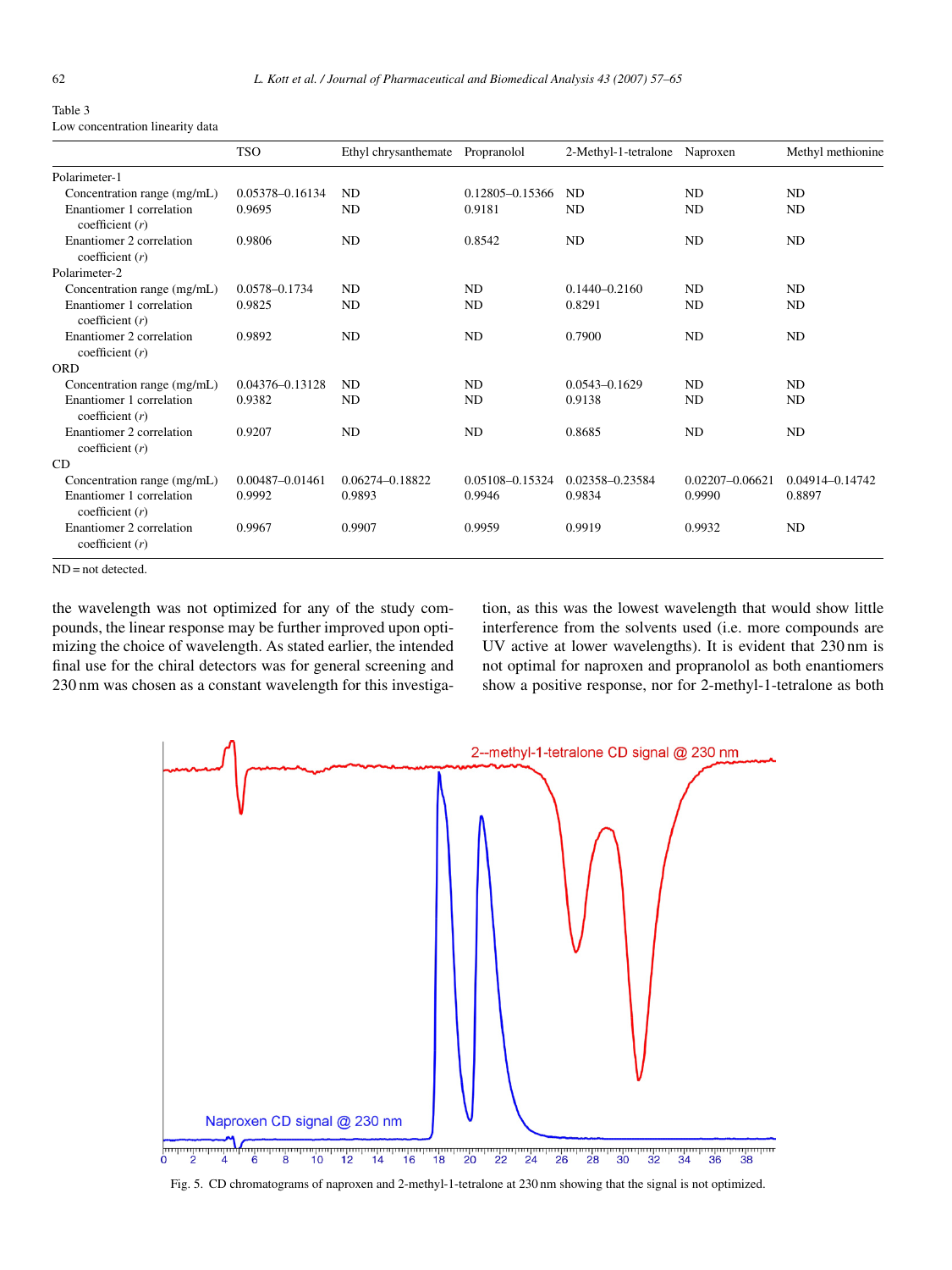<span id="page-6-0"></span>enantiomers show a negative response ([Fig. 5\).](#page-5-0) The responses of these compounds at 230 nm are only a snapshot of the whole CD spectrum. The predominant use of CD spectroscopy to date gave general information about the environment of the chiral center, and the determination of secondary structure in larger molecules, such as the location of ketone groups, the degree of coiling in protein helices and the type of substitution in amino acids [\[7\]. M](#page-8-0)any factors can contribute to the observed responses in [Fig. 5](#page-5-0) but when a CD wavelength is optimized, enantiomers yield one positive and one negative signal. Since the scope of this study was to test the feasibility of the detectors for general screening, further investigations into the CD responses were not pursued. For the compounds that did remain on-scale (TSO, propranolol, 2-methyl-1-tetralone and methyl methionine), the CD detector showed the most linear response overall (range of *r*: 0.9847–0.9997).

Polarimeter-1 showed the next best linear response (range:  $r = 0.9189 - 0.9999$ ), followed by Polarimeter-2 (range: *r* = 0.6373–0.9910) and ORD (range: *r* = 0.8166–0.9887) which showed approximately the same linear responses across the compounds. The correlation coefficients determined for the polarimeter detectors were comparably lower than the CD detector slipping into the 0.8 range for the non-chromophoric compounds and even as low as 0.64 in the case of methyl methionine. The response of the polarimeters was lesser (i.e. much lower peak heights) and noisier, than the CD detector responses, making integration more difficult and less consistent between data sets.

The lower concentration range data highlighted the greater sensitivity of the CD detector, which yielded linear responses for all of the compounds investigated. All the polarimeters showed linear responses for TSO.

#### *3.3. Limit of detection (LD)*

The third method of assessment of the four chiral detectors was the determination of the limit of detection. This was done both experimentally and mathematically. The LD was determined mathematically by the formula [\[8\]:](#page-8-0)

$$
LD = \frac{3.3s}{S}
$$

where  $s =$  standard deviation of the sample repeats and  $S =$  the slope of the calibration curve. When it was possible the calculated LD was tested by injecting samples at the calculated concentration, to test the reliability of the calculated value. The LD data is summarized in Table 4.

Across the entire compound set, the CD detector showed the lowest measured detection limits, ranging from 4.65  $\mu$ g/mL to 0.098 mg/mL. The limits of detection for the non-chromophoric compounds ethyl chrysanthemate and methyl methionine were on the high end of the range (0.23 mg/mL for ethyl chrysanthemate enantiomers and 0.049 and 0.098 mg/mL for methyl methionine), however they were still lower than those determined by the polarimeter detectors, whose responses are independent of presence of chromophores in the molecule. For most compounds the calculated LD was the same order of magnitude as the observed. For TSO and naproxen, the calculated values were lower than any concentration tested, however the signals were still strong at the lowest concentrations injected, thereby suggesting that the calculated LD values may be realistic. Polarimeter-2 showed the next best limit of detection, ranging from 0.058 to 2.069 mg/mL. Because of its large signal responses, Polarimeter-2 tended to show more scatter at the lower concentrations. Due to this, Polarimeter-2 is considered

#### Table 4

Limits of detection for the six study compounds on the four chiral detectors

|                            | <b>TSO</b>      | Ethyl chrysanthemate | Propranolol     | 2-Methyl-1-tetralone | Naproxen          | Methyl methionine |
|----------------------------|-----------------|----------------------|-----------------|----------------------|-------------------|-------------------|
| Polarimeter-1              |                 |                      |                 |                      |                   |                   |
| Enantiomer 1 LD calculated | $6.72 \mu g/mL$ | 0.978                | 0.147           | 0.363                | 0.166             | 1.056             |
| Enantiomer 1 LD measured   | 0.053           | 0.502                | 0.154           | 0.546                | 0.126             | 2.298             |
| Enantiomer 2 LD calculated | 0.031           | 0.670                | 0.082           | 0.285                | 0.397             | 0.361             |
| Enantiomer 2 LD measured   | 0.053           | 0.502                | 0.154           | 0.546                | 0.126             | 2.298             |
| Polarimeter-2              |                 |                      |                 |                      |                   |                   |
| Enantiomer 1 LD calculated | $1.07 \mu$ g/mL | 0.355                | 0.201           | 0.116                | 0.245             | 3.368             |
| Enantiomer 1 LD measured   | 0.058           | 0.491                | 0.543           | 0.144                | 0.153             | 2.069             |
| Enantiomer 2 LD calculated | 0.015           | 0.231                | 0.298           | 0.150                | 0.259             | 4.773             |
| Enantiomer 2 LD measured   | 0.058           | 0.491                | 0.543           | 0.144                | 0.153             | 2.069             |
| <b>ORD</b>                 |                 |                      |                 |                      |                   |                   |
| Enantiomer 1 LD calculated | 0.059           | 0.610                | 0.328           | 0.049                | 0.267             | 2.053             |
| Enantiomer 1 LD measured   | 0.044           | 0.477                | 0.522           | 0.054                | 0.517             | 5.586             |
| Enantiomer 2 LD calculated | 0.071           | 0.660                | 0.137           | 0.088                | 0.525             | 1.695             |
| Enantiomer 2 LD measured   | 0.044           | 0.477                | 0.522           | 0.054                | 0.517             | 5.586             |
| CD                         |                 |                      |                 |                      |                   |                   |
| Enantiomer 1 LD calculated | $0.13 \mu g/mL$ | $11.80 \,\mu g/mL$   | $5.26 \mu g/mL$ | 0.021                | $2.76 \mu$ g/mL   | 0.028             |
| Enantiomer 1 LD measured   | $4.87 \mu g/mL$ | 0.023                | $4.65 \mu g/mL$ | 0.024                | 0.022             | 0.049             |
| Enantiomer 2 LD calculated | $0.27 \mu$ g/mL | 0.027                | $8.95 \mu g/mL$ | 0.019                | $4.29 \,\mu g/mL$ | 0.421             |
| Enantiomer 2 LD measured   | $4.87 \mu g/mL$ | 0.023                | $4.65 \mu$ g/mL | 0.024                | 0.022             | 0.098             |

Units are in mg/mL unless otherwise noted.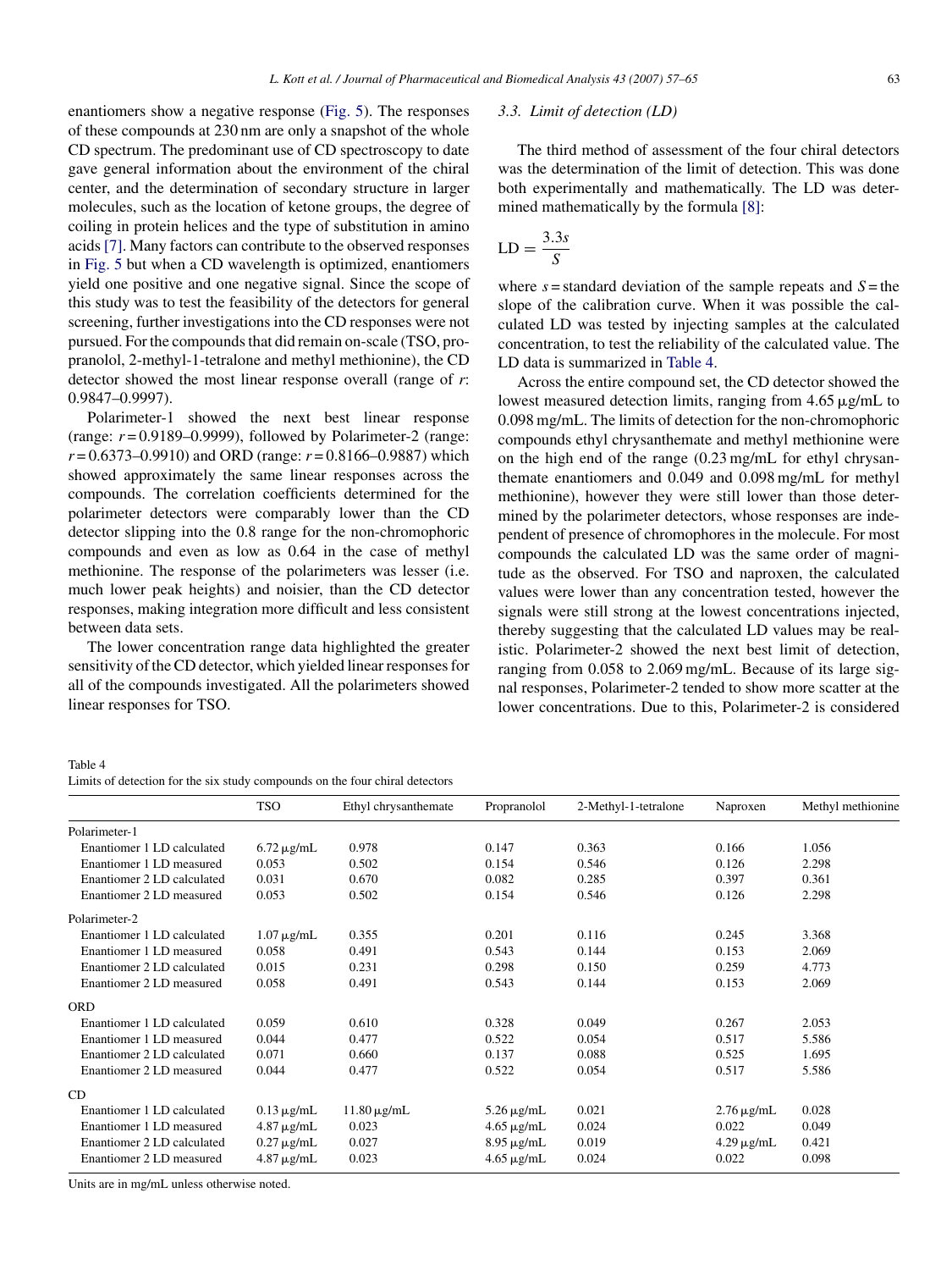| Table 5                                                                         |
|---------------------------------------------------------------------------------|
| Limits of quantitation for the six study compounds on the four chiral detectors |

|                            | <b>TSO</b>      | Ethyl chrysanthemate | Propranolol | 2-Methyl-1-tetralone | Naproxen         | Methyl methionine |
|----------------------------|-----------------|----------------------|-------------|----------------------|------------------|-------------------|
| Polarimeter-1              |                 |                      |             |                      |                  |                   |
| Enantiomer 1 LQ calculated | 0.022           | 3.259                | 0.490       | 1.209                | 0.553            | 3.519             |
| Enantiomer 2 LO calculated | 0.103           | 2.232                | 0.273       | 0.948                | 1.324            | 2.102             |
| Polarimeter-2              |                 |                      |             |                      |                  |                   |
| Enantiomer 1 LQ calculated | $3.57 \mu g/mL$ | 1.183                | 0.670       | 0.387                | 0.816            | 11.227            |
| Enantiomer 2 LO calculated | 0.048           | 0.768                | 0.994       | 0.500                | 0.864            | 15.910            |
| <b>ORD</b>                 |                 |                      |             |                      |                  |                   |
| Enantiomer 1 LO calculated | 0.195           | 2.035                | 1.095       | 0.163                | 0.892            | 6.845             |
| Enantiomer 2 LO calculated | 0.236           | 2.201                | 0.457       | 0.295                | 1.749            | 5.649             |
| CD                         |                 |                      |             |                      |                  |                   |
| Enantiomer 1 LO calculated | $0.45 \mu$ g/mL | 0.039                | 0.018       | 0.069                | $9.20 \mu g/mL$  | 0.094             |
| Enantiomer 2 LO calculated | $0.89 \mu g/mL$ | 0.089                | 0.030       | 0.065                | $14.30 \mu$ g/mL | 1.405             |

Units are in mg/mL unless otherwise noted.

a sensitive detector but not precise. The lack of precision, however, does not deter its use of this detector for screening purposes. Polarimeter-1 and the ORD ranked third and fourth in sensitivity, respectively (PLR-1 range: 0.053–2.298 mg/mL; ORD range: 0.044–5.586 mg/mL).

## *3.4. Limit of quantitation (LQ)*

The LQ can also be determined mathematically from the previously determined LD values. The International Conference on Harmonization (ICH) guidelines define LD based on signal to noise (S/N) as  $3 \times$  S/N and LQ as  $10 \times$  S/N [\[8\]. T](#page-8-0)herefore

$$
LD = \frac{3.3s}{S} = 3\frac{S}{N}
$$

and LQ is

$$
LQ = 10\frac{S}{N} = 3.3 \,\text{LD}
$$

Using this relationship, the LQ values in Table 5 were calculated from the calculated LD values in [Table 4.](#page-6-0)

Table 5 shows that the standard concentration range used (0.5–1.5 mg/mL) was appropriate for TSO, most 2-methyl-1 tetralone analyses and all CD analyses (highlighted with boldface type), with the exception of methyl methionine, as the standard concentration range is close to the calculated LQ's for one of the enantiomers. Methyl methionine and other individual results that have calculated LQ's within the standard concentration range are italicized. These data correlate well with the low concentration linearity data (∼0.05 to 0.15 mg/mL) in [Table 3, a](#page-5-0)s most of the bold marked analyses in Table 5 resulted in detectable linearity data across the lower concentration range.

# *3.5. Achiral use*

Use of chiral detection for achiral liquid chromatographic separations has been reported in the literature [\[9\]. I](#page-8-0)nitial studies using these detectors in our laboratory did not yield adequate sensitivity for pharmaceutical enantiomeric purity determinations. Investigations in this chiral detector application are on going.

# **4. Conclusion**

Two types of chiral detectors were tested and compared to determine their usefulness for chiral method development and screening; polarimeters and CD detectors. Of greatest initial importance, especially for screening work, is the limit of detection, for if a racemic mixture of enantiomers is not available, screening may have to be done on drug substances with only a small amount of the chiral impurity. The CD detector showed the lowest detection limits across all the compounds and modes of chromatography (normal, reverse, polar organic). Since CD detection depends on the difference in absorption of circularly polarized light, and polarimeters are less reliant on the presence of chromophores, compounds with weak chromophores were included in the study, with the intent to truly test the universality of the detectors. Contrary to what had been expected, the CD detector worked well for weakly chromophoric compounds and resulted in similar detection limits as compounds with strong chromophores. Of the polarimeters tested, Polarimeter-2 showed the best detection limits, although there was much scatter at the lower concentrations.

For the precision experiments, the CD detector showed the lowest percent relative standard deviation values at the target concentration of ∼0.5 mg/mL and was consistently precise for TSO, ethyl chrysanthemate, propranolol, and naproxen at ∼0.05 mg/mL. Of the polarimeters, Polarimeter-2 showed slightly better precision over Polarimeter-1, with the ORD detector showing the worst precision.

The CD detector also showed the best linearity for all compounds, albeit the wavelength used was not optimized for each analyte. The sensitivity of this detector is underscored by the signal; in some cases being so strong at the higher concentration range that the peaks were off-scale and that the data was linear even after a 10-fold dilution of the standards.